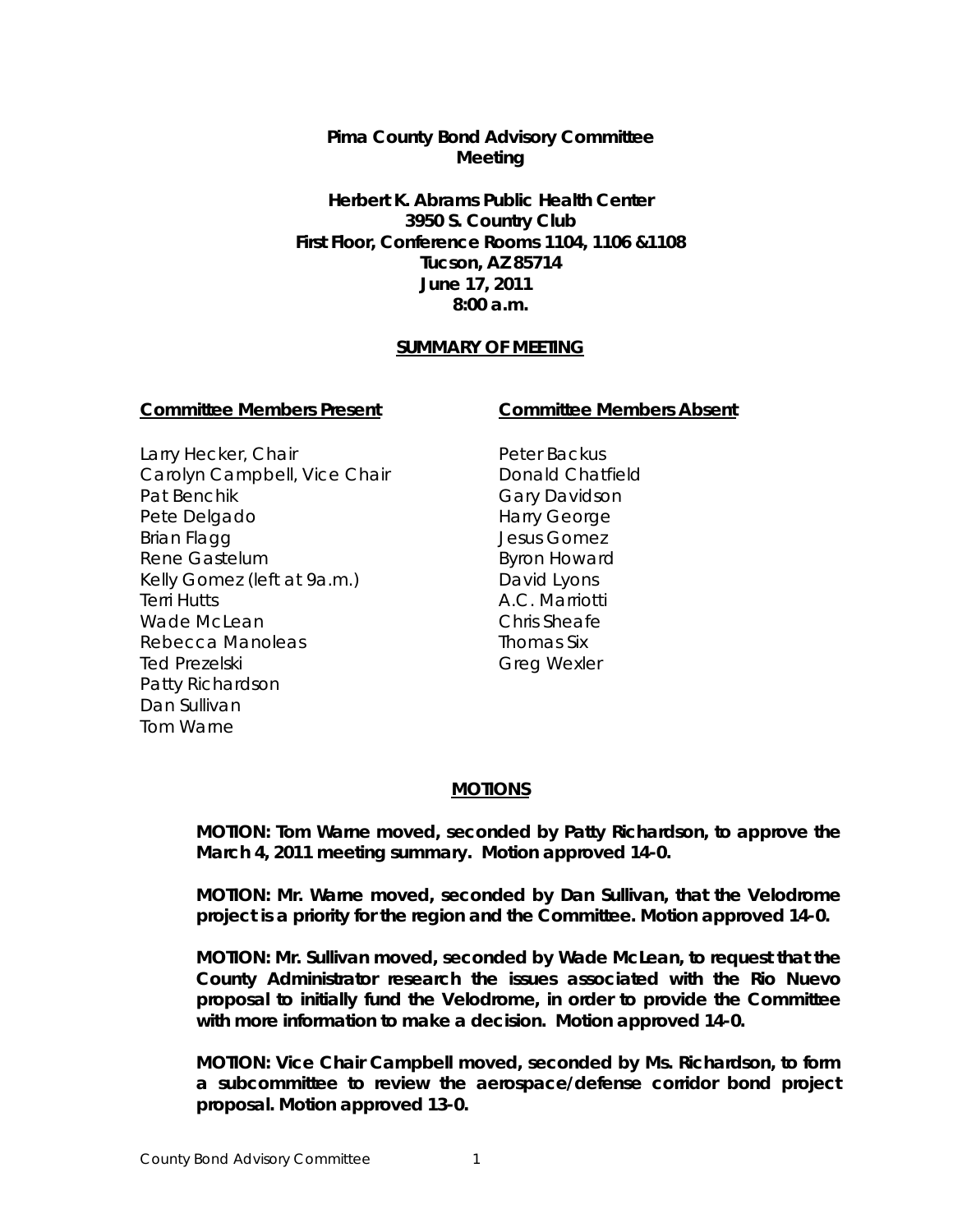**MOTION: Terri Hutts moved, seconded by Mr. McLean, to tentatively approve PR280 School District Partnerships for the future bond program. Motion approved 13-0.**

**MOTION: Mr. Sullivan moved, seconded by Ms. Hutts, to approve the County Administrator's recommendations in total, including projects highlighted in yellow, blue, and not highlighted, for the future bond program. Motion approved 13-0.** 

## **MEETING SUMMARY**

- 1. Welcome Meeting began at 8:15 a.m. with a quorum.
- 2. Approval of the March 4, 2011 Meeting Summary **MOTION: Tom Warne moved, seconded by Patty Richardson, to approve the March 4, 2011 meeting summary. Motion approved 14-0.**
- 3. Committee deliberation regarding 2012 bond election planning
	- A. PR231 Arizona Velodrome Center

Tom Warne, Chair of the Velodrome Financing Subcommittee, reported that the subcommittee felt that the Velodrome should be an extremely high priority project, that it builds upon the strengths of this community as a biking community, and that one of the options for accelerating the construction of the Velodrome is that someone else build it and the County use future bond funds to refund them. Committee Chairman Larry Hecker read the proposal from Chris Sheafe to remove the location restriction from the Velodrome project.

## **MOTION: Mr. Warne moved, seconded by Dan Sullivan, that the Velodrome project is a priority for the region and the Committee.**

The Committee discussed what "a priority" meant. County Administrator Chuck Huckelberry clarified that during the drafting of the bond ordinance, certain projects will be placed in the first implementation period to be built ahead of projects that have later implementation periods. Nicole Fyffe, Assistant to the County Administrator, reminded the Committee that two votes were taken by the Committee at their November 19, 2010 meeting: approval of \$5 million in future bond funds for the Velodrome, and a separate vote to place the Velodrome on the Kino campus and if the location was to change, to bring that change back to the Committee.

A call to the audience was held on this item:

Richard DeBernardis, President of Perimeter Bicycling and a proponent for the Velodrome project, reminded the Committee that they already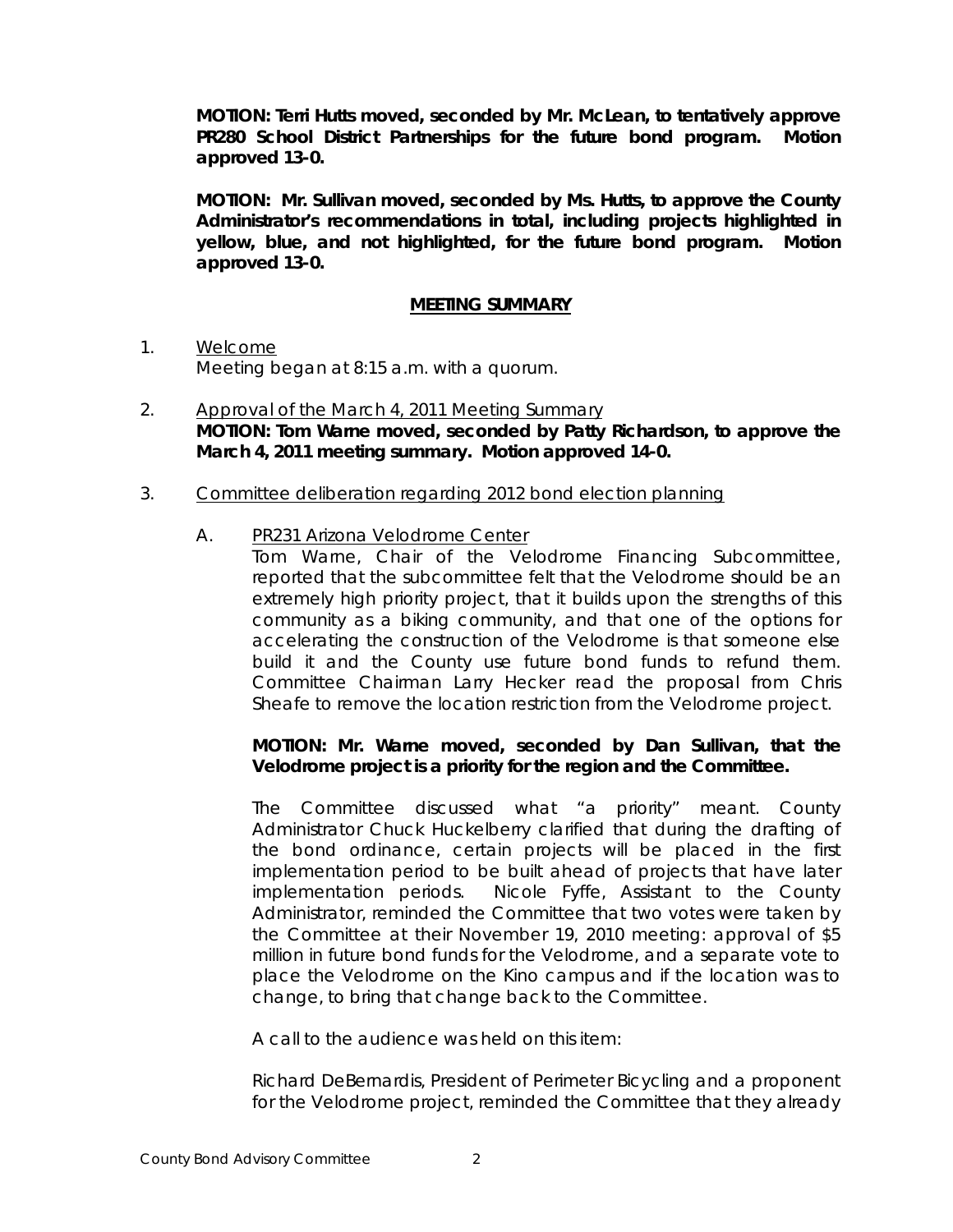voted to support \$5 million for the project. He further stated that one option to accelerate financing that was discussed by the subcommittee was to have Rio Nuevo finance it, and cited a recent economic impacts study of outdoor recreation in Arizona.

Roy Schoonover, representative for the County bicycle committee, spoke in support of placing the Velodrome downtown in the Rio Nuevo district, near disadvantaged youth and along the Interstate.

Terri Hutts asked about the difference between the Kino campus and downtown locations. Mr. Schoonover repeated that the downtown location would serve disadvantaged youth in the area and be adjacent to the Interstate. Ms. Hutts asked whether the proponents first started with placing it in the Rio Nuevo district. Mr. Schoonover replied yes many years ago, but at the time there was not space.

Dan Eckstrom, former County Supervisors, spoke in support of the Kino location and stated that there would be no cost for the land at the Kino campus, whereas there may be a cost for the City land downtown.

### **Motion approved 14-0**

Chairman Hecker requested Mr. Huckelberry's input on next steps. Mr. Huckelberry stated that the option of Rio Nuevo funding for this project, with refunding from future bond funds, was one of six options discussed by the subcommittee. The issue is that Rio Nuevo can only fund projects built in their district, which is why the issue of changing the location to downtown is being discussed.

Mr. Huckelberry outlined the following next steps:

- 1. Need assurance that the land downtown will not cost anything so that all of the bond funds can go towards construction. This is probably a City Council decision.
- 2. Is the Rio Nuevo Board in support of advancing funding in anticipation of a future GO bond replenishment?
- 3. There is a legal question as to whether the Board of Supervisors can make a commitment to Rio Nuevo before the bond authorization takes place.
- 4. Then finally the Board of Supervisors has to agree with all of this.

Mr. Huckelberry noted that the legal question is currently being researched since it is the same issue facing the acceleration of the Joint Courts project. If it is legal, then the same proposal could be made to advance funding at the Kino site, but not with Rio Nuevo funding.

Pat Benchik spoke about all the construction and activities going on at the Kino campus and nearby the Campus, and why the Kino campus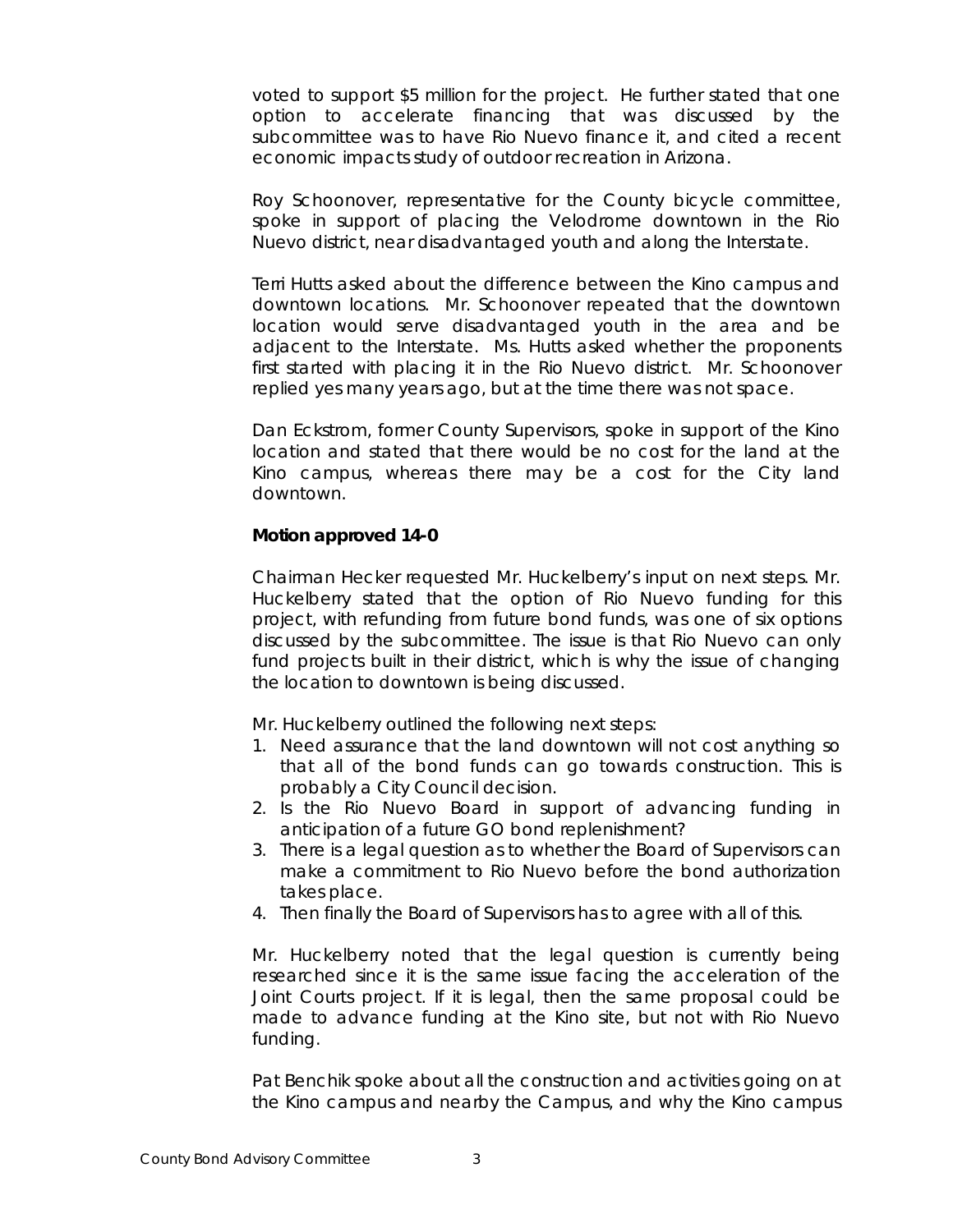would make a great location for the Velodrome. Brian Flagg concurred with Mr. Benchik.

**MOTION: Mr. Sullivan moved, seconded by Wade McLean, to request that the County Administrator research the issues associated with the Rio Nuevo proposal to initially fund the Velodrome, in order to provide the Committee with more information to make a decision.**

It was clarified that about 9 acres of land was needed, 4 acres of which was for the actual facility.

# **SUBSTITUTE MOTION: Mr. Flagg moved, seconded by Vice Chair Campbell, to reaffirm the vote to support the Velodrome being located at Kino campus.**

It was explained that the November 19, 2010 vote stated that the location would be at Kino campus and that if the location were to change it would have to come back before the Committee. It was also clarified that the legal question concerning committing future bond authorization would also assist with the acceleration of the project at Kino campus. It was requested that Mr. Flagg withdraw the substitute motion and just direct the County Administrator to conduct the research as stated in the original motion. **Mr. Flagg withdrew his substitute motion, with Vice Chair Campbell concurring.** 

#### **Original motion was approved 14-0.**

B. Aerospace/Defense Corridor

A memorandum providing an update on this project was provided to the Committee prior to the meeting. Vice Chair Campbell posed the following questions and comments that she felt needed to be considered:

- 1. Does the Committee want to pursue this?
- 2. It appears most of the incentives mentioned in the memorandum were state incentives, not local.
- 3. The dollar amounts being proposed need to be examined.
- 4. What is the best way to package this in a future bond program (economic development, open space, and/or transportation)?

## **MOTION: Vice Chair Campbell moved, seconded by Ms. Richardson, to form a subcommittee to review the aerospace/defense corridor bond project proposal. Motion approved 13-0.**

Chairman Hecker requested that Committee members contact Nicole Fyffe if they would like to be on the subcommittee.

## C. PR280 School District Partnerships

Carlo DiPilato, Natural Resources Parks and Recreation (NRPR), updated the Committee on the development of this program. The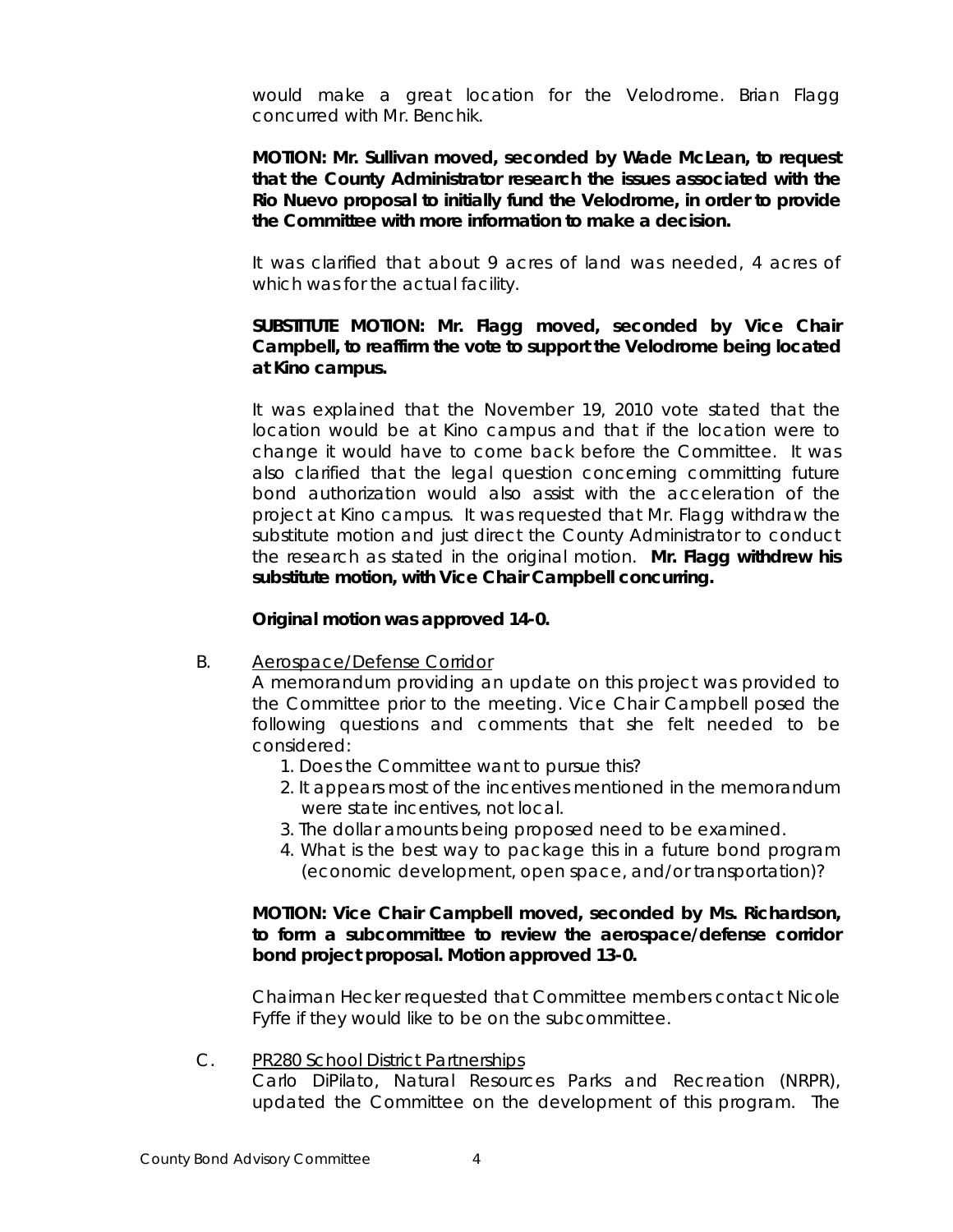program, as proposed, would provide \$15 million to construct joint public/school use park facilities at nine potential school sites. Initially the County had set an expectation that the facilities would have to be maintained by the schools. The schools expressed concerns about this. The County Administrator asked NRPR to develop a uniform formula to address the maintenance issue at each school. NRPR's proposal is that after the bond election, during the drafting of the IGA with each school, the County and the school agree to (1) the hours of use by the public versus the schools, and (2) the cost per unit of maintenance of the facilities. Then the schools would actually maintain the facilities and submit reimbursable requests to the County for the costs of maintenance per the agreed upon cost schedule. NRPR then surveyed the schools to see what they thought of the proposal. The response from the schools has been positive.

## **MOTION: Terri Hutts moved, seconded by Mr. McLean, to tentatively approve PR280 School District Partnerships for the future bond program. Motion approved 13-0.**

D. Deliberation on Remaining Projects

A memorandum was provided to the Committee on this subject prior to the meeting. Mr. Huckelberry stated that he did not make many changes to his prior recommendations. The changes that he did make included recommending the following projects:

- HP107 OS Repair and Rehabilitation of Historic Buildings \$500,000
- PR140 Ajo Detention Basin Park \$2.2 million
- PR225 El Casino Park \$850,000
- PR105 River Bend Conservation Education Center at Brandi Fenton Memorial Park - \$1 million

His changes also included deleting six projects totaling \$80 million because they either have been completed or are no longer necessary. The majority of the \$80 million was the County Nursing Home project.

He stated that he continues to not recommend the rest of the remaining projects.

Vice Chair Campbell asked why less funding was being recommended for PR105 River Bend Conservation Education Center. Mr. Huckelberry responded that he hoped the project could be phased.

**MOTION: Mr. Sullivan moved, seconded by Ms. Hutts, to approve the County Administrator's recommendations in total, including projects highlighted in yellow, blue, and not highlighted, for the future bond program. Motion approved 13-0.**